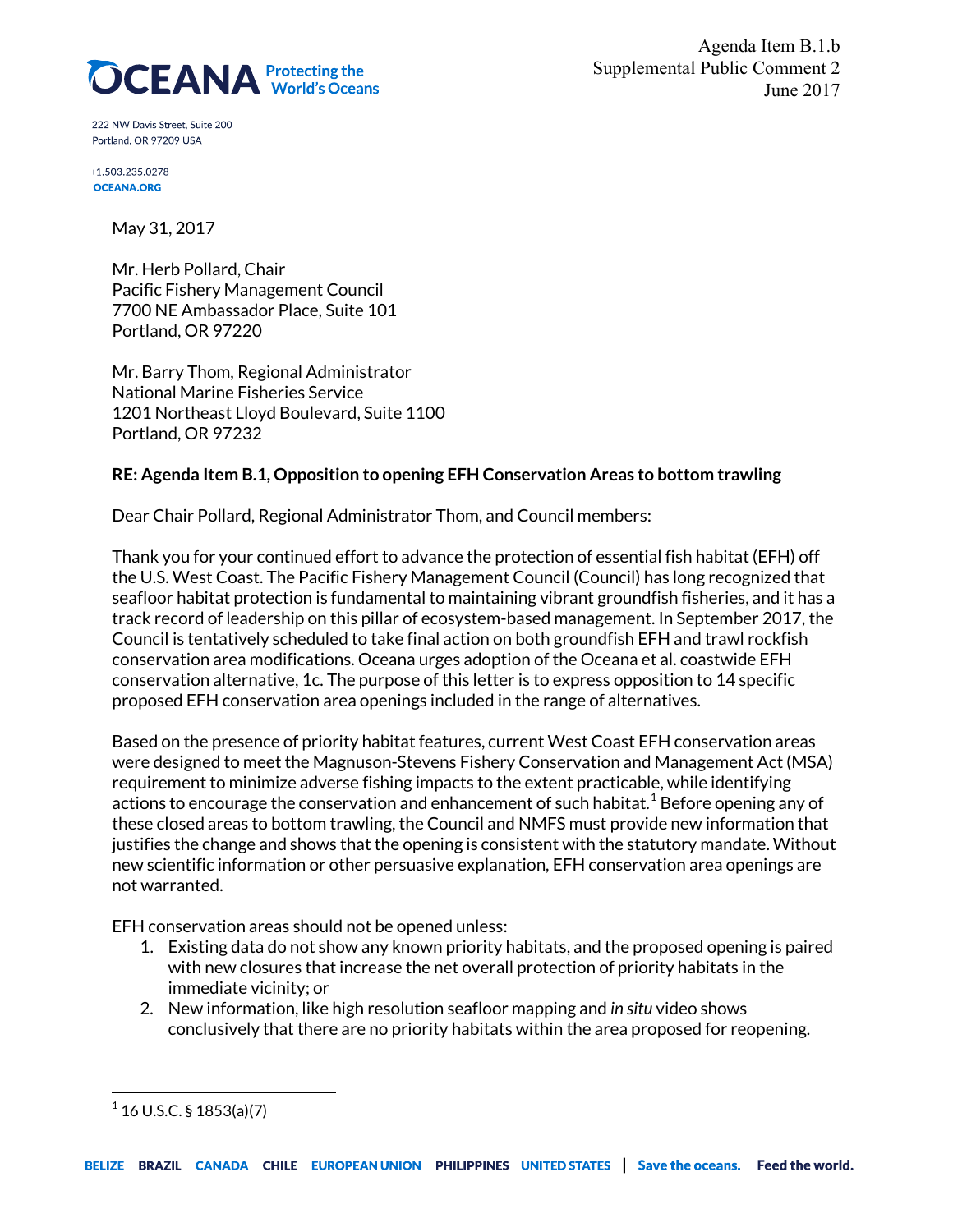Mr. Herb Pollard and Mr. Barry Thom Opposition to EFH Conservation Area openings Page 2 of 3

Accordingly, in certain specific cases, we support minor boundary modifications based on a thorough review of available scientific information, coupled with the designation of additional EFH conservation areas in the immediate vicinity that provide an overall increase in priority habitat protection. For example, the proposed EFH conservation area modifications in the Monterey Bay National Marine Sanctuary, as described in both the collaborative and Oceana alternatives, satisfy these criteria.

We strongly oppose opening EFH conservation areas to bottom trawling where data show that priority habitat features are present. Further, very few EFH conservation areas have been fully mapped and surveyed. In most cases, there are no new data to demonstrate that current EFH conservation areas can be opened consistent with the best science and legal mandate.

Of the 27 proposed openings in 15 different EFH conservation areas contained in EFH alternatives 1b (collaborative), 1c (Oceana) and 1d (Midwater Trawlers Cooperative), we have identified 14 that should not be allowed. For each, the available information suggests that the proposed reopening risks harm to priority habitats or features, proposed adjacent closures do not provide for a net increase in priority habitat protection, or there is no new conclusive information showing priority habitats are not present. These areas are listed in the attached table.

Any conservation area openings create risk to EFH from bottom trawling. Accordingly, we urge NMFS to work with its Science Centers and scientific partners to evaluate the impacts of EFH conservation areas and trawl rockfish conservation areas that are reopened. This evaluation should include detailed surveys of the habitats and species as well as a robust scientific assessment or study of bottom trawl fishing impacts.

Thank you for your ongoing commitment to minimizing the adverse effects of fishing on EFH, while providing for vibrant West Coast fishing opportunities. We look forward to working with you as this process moves forward.

Sincerely,

offy Stesh

Geoffrey Shester, Ph.D. Ben Enticknap California Campaign Director & Senior Scientist Pacific Campaign Mgr. & Senior Scientist

**Attachment:** Table of proposed EFH conservation area openings opposed by Oceana.